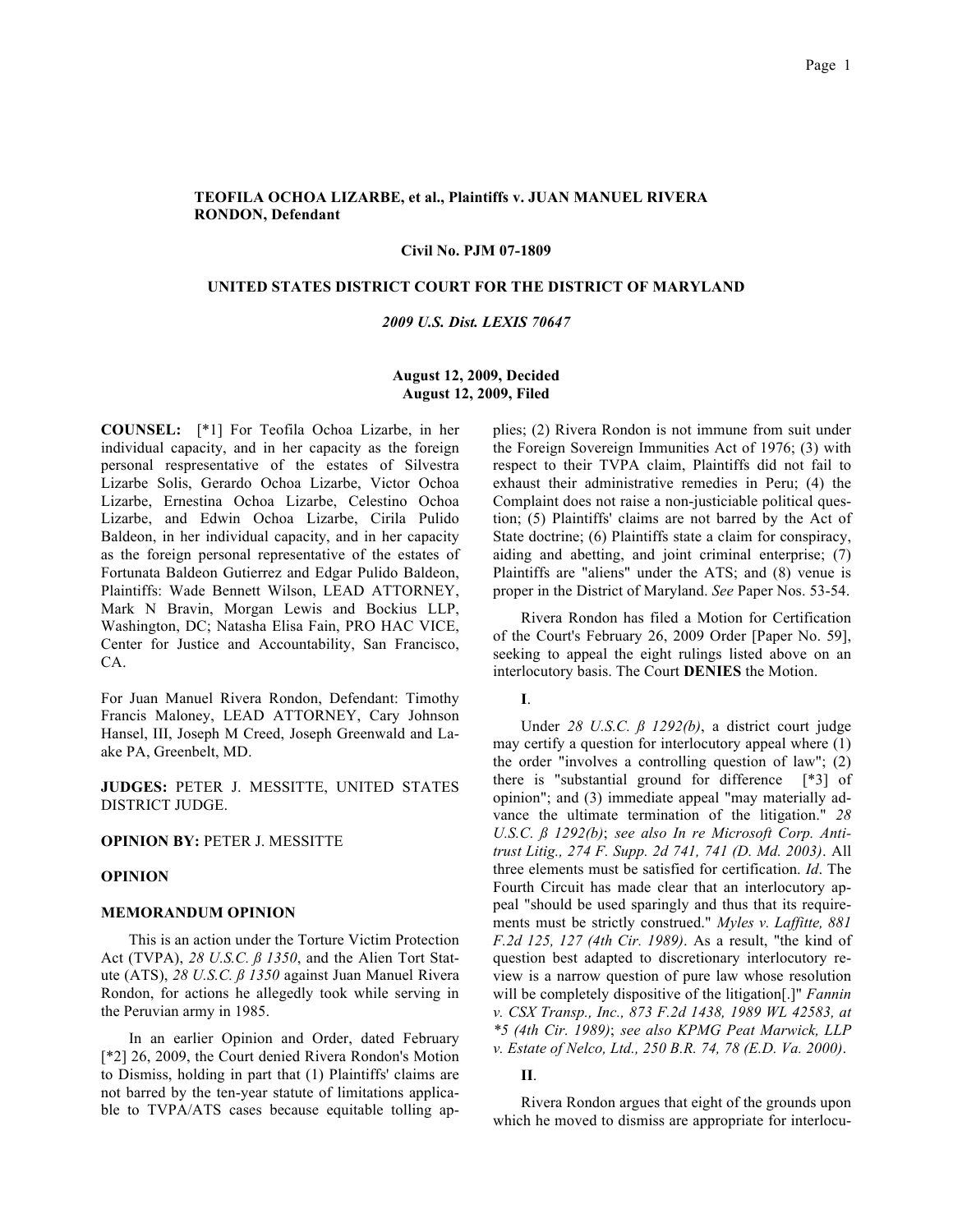tory appeal pursuant to *28 U.S.C. ß 1292(b)*. The Court addresses each of these arguments in turn, but notes that most fail because Rivera Rondon cannot point to any "substantial ground for difference of opinion."

**A**.

Rivera Rondon first seeks to appeal [\*4] the Court's ruling that equitable tolling applies to Plaintiffs' claims because "the political climate in Peru was unremittingly hostile to any effort on their part to pursue remedies against Rivera Rondon in Peru." Op. at 12. He contends that this determination involves a controlling question of law because a finding in his favor would terminate the action. *See* 19-203 George C. Pratt, *Moore's Federal Practice - Civil ß 203.31*. He further states that substantial grounds for a difference of opinion exist because other courts have declined to apply equitable tolling where the claims asserted were being investigated in other forums at the same time as plaintiff was seeking to apply the toll. *See Council v. Better Homes Depot, Inc., No. 04 CV 5620(NGG)(KAM), 2006 U.S. Dist. LEXIS 57851, 2006 WL 2376381, at \*10 (E.D.N.Y Aug. 16, 2006)* ("Where regulatory or other proceedings involving the defendant's wrongdoing are recorded, the plaintiff may be held to a standard of inquiry notice and may not successfully invoke the equitable tolling doctrine.").

The Court agrees with Plaintiffs that interlocutory appeal of this issue is not appropriate. The Court based its ruling largely on Plaintiffs' allegations regarding the hostile [\*5] circumstances in the case. Though Rivera Rondon disputes the extent of that hostility, that was an issue of fact not properly addressed on a motion to dismiss. Further, Rivera Rondon's cases do not illustrate substantial grounds for difference of opinion; they show only that equitable tolling depends greatly on the specific factual allegations before the court.

# **B**.

Rivera Rondon next seeks to appeal the ruling that he is not immune from suit under the Foreign Sovereign Immunities Act of 1976 because the FSIA does not apply to "individual foreign government agents," *see Yousuf v. Samantar, 552 F.3d 371, 381 (4th Cir. 2009)*, and even if it did, Rivera Rondon was not acting in an official capacity. He suggests that substantial ground for difference of opinion exists because *Yousuf* acknowledged a circuit split on this matter and Plaintiffs appear to allege in their Complaint that Rivera Rondon acted in his official capacity as an officer in the Peruvian military.

*Yousuf* clearly and very recently set forth the law of this Circuit. Under it, Rivera Rondon is not immune. Interlocutory appeal on this point is also inappropriate.

Rivera Rondon next seeks to challenge the ruling that Plaintiffs [\*6] have not failed to exhaust their administrative remedies in Peru, as required by the TVPA. *See 28 U.S.C. ß 1350*(2)(b) ("[a] court shall decline to hear a claim if the claimant has not exhausted adequate and available remedies in the place in which the conduct giving rise to the claim occurred"). He says that substantial ground for difference of opinion exists on this point because Plaintiffs have admitted that they are suing him in Peru.

As with equitable tolling, the Court's decision rests on the allegations in Plaintiffs' Complaint, which are taken as true for purposes of a motion to dismiss. Though Rivera Rondon disputes the truth of those allegations, those disputes are not questions of law. He bears the burden of showing the availability and adequacy of the foreign remedies he contends Plaintiffs failed to exhaust, and he has not carried it. *See Jean v. Dorelien, 431 F.3d 776, 781 (11th Cir. 2005)*.

Further, he has cited no contrary authority illustrating substantial ground for disagreement. Certification is not proper as to this issue.

## **D**.

Next, Rivera Rondon challenges the holding that the Complaint does not raise a non-justiciable political question. Under *Baker v. Carr, 369 U.S. 186, 82 S. Ct. 691, 7 L. Ed. 2d 663 (1962)*, [\*7] he says, foreign policy is a matter for the executive, not the judiciary. He argues that the Court should have given more weight to *Doe v. Liu Qi*, No. C 02 0672 CW, at \* 4-5 (N.D. Cal. Sept. 27, 2002), where the court took into account the potential for reciprocal treatment of U.S. officials.

The Court agrees with Plaintiffs that this issue also is not appropriate for interlocutory appeal. This case does not have the potential of conflicting with any existing U.S. policy; on the contrary, the U.S. has condemned the alleged massacre. With respect to *Doe*, as the Court concluded previously, it is reasonable to assume that Congress was aware of the potential for reciprocal treatment of U.S. officials when it passed the TVPA. *See Eckert Int'l, Inc. v. Gov't of the Sovereign Democratic Republic of Fiji, 32 F.3d 77, 79 (4th Cir. 1994)* (noting that district court denied motion for certificate of appealability regarding political question doctrine).

# **E**.

Rivera Rondon also seeks to appeal the ruling that Plaintiffs' claims are not barred by the Act of State doctrine. *See Banco Nacional de Cuba v. Sabbatino, 376 U.S. 398, 428, 84 S. Ct. 923, 11 L. Ed. 2d 804 (1964)*, *superseded by statute on other grounds*, *22 U.S.C. ß 2370(e)(2)* [\*8] (factors for application of Act of State doctrine are: (1) the degree of consensus regarding a